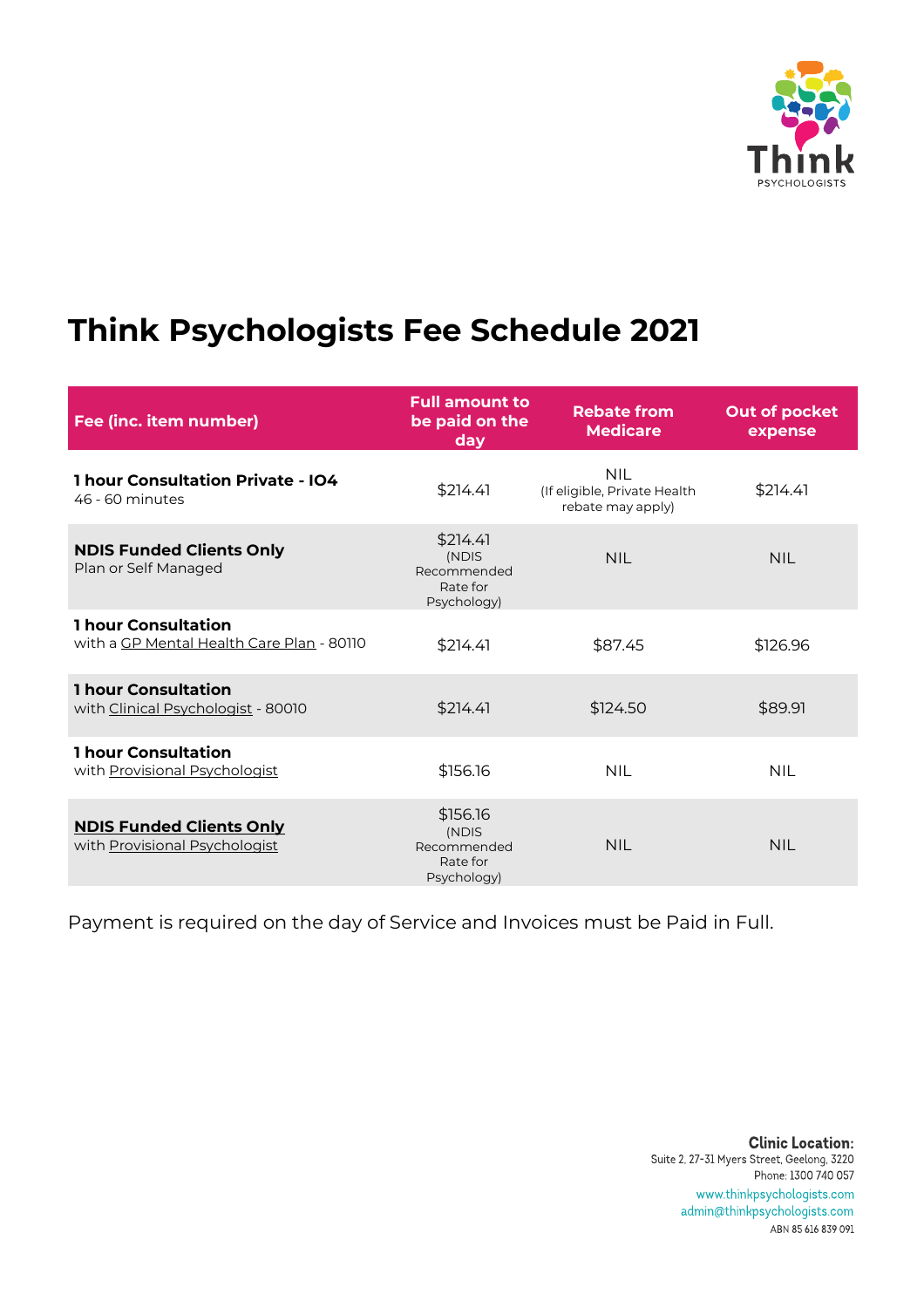#### **Please note:**

- The Fee Schedule will be updated in line with the currency of the NDIS Price Guide and reflects the recommendations of the Australian Psychological Association.
- The Australian Psychological Association recommended rate for Psychology in 2021 – 2022 is \$267 for a 50-minute psychology session. We have reduced this rate to be in line with the NDIS price guide.
- Your child is not required at the initial consultation as this appointment allows the psychologist to gather a developmental history.
- If you have provided the clinic with a current GP Mental Health Treatment Plan (MHTP) then you will be entitled to claim a rebate from Medicare.

The full amount **must** be received first by our clinic and then the claim will be processed – note a MHTP has limitations, and these should be discussed with your GP. The Mental Health Treatment Plan does not apply to the initial appointment.

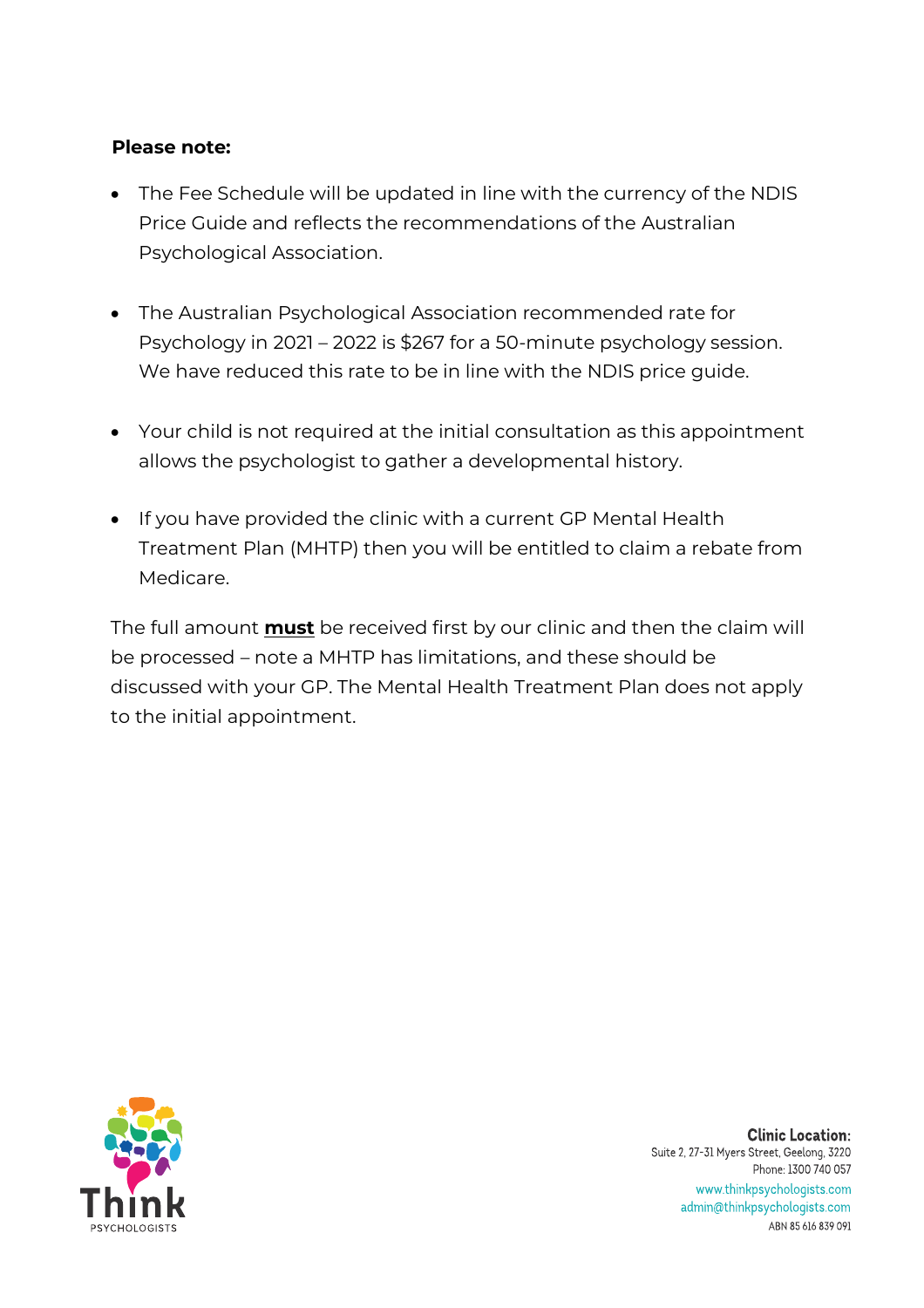## **Assessments**

Rebates are **Not** available from Medicare for any assessment. Please contact your own private health fund to determine if a rebate is applicable. (Item numbers are not available for assessments).

## **Cognitive Assessment:**

The 'Intellectual Ability' assessment is a cognitive assessment. The cost is **\$1,545.** 

We require a 50% (\$772) deposit to confirm this assessment.

### **Includes:**

The assessment is usually completed over a **Three appointment process**.

- The first appointment being between the psychologist and the parent/s to discuss openly their concerns and for the psychologist to gather a developmental history for the assessment.
- The second appointment is the assessment with your child.
- The third appointment is for the parents to receive feedback and the results from the psychologists findings.
- The written report will be finalised based on assessment and forwarded to you upon completion.

The Vineland Adaptive Behavioural Scale has an additional cost of **\$90**.

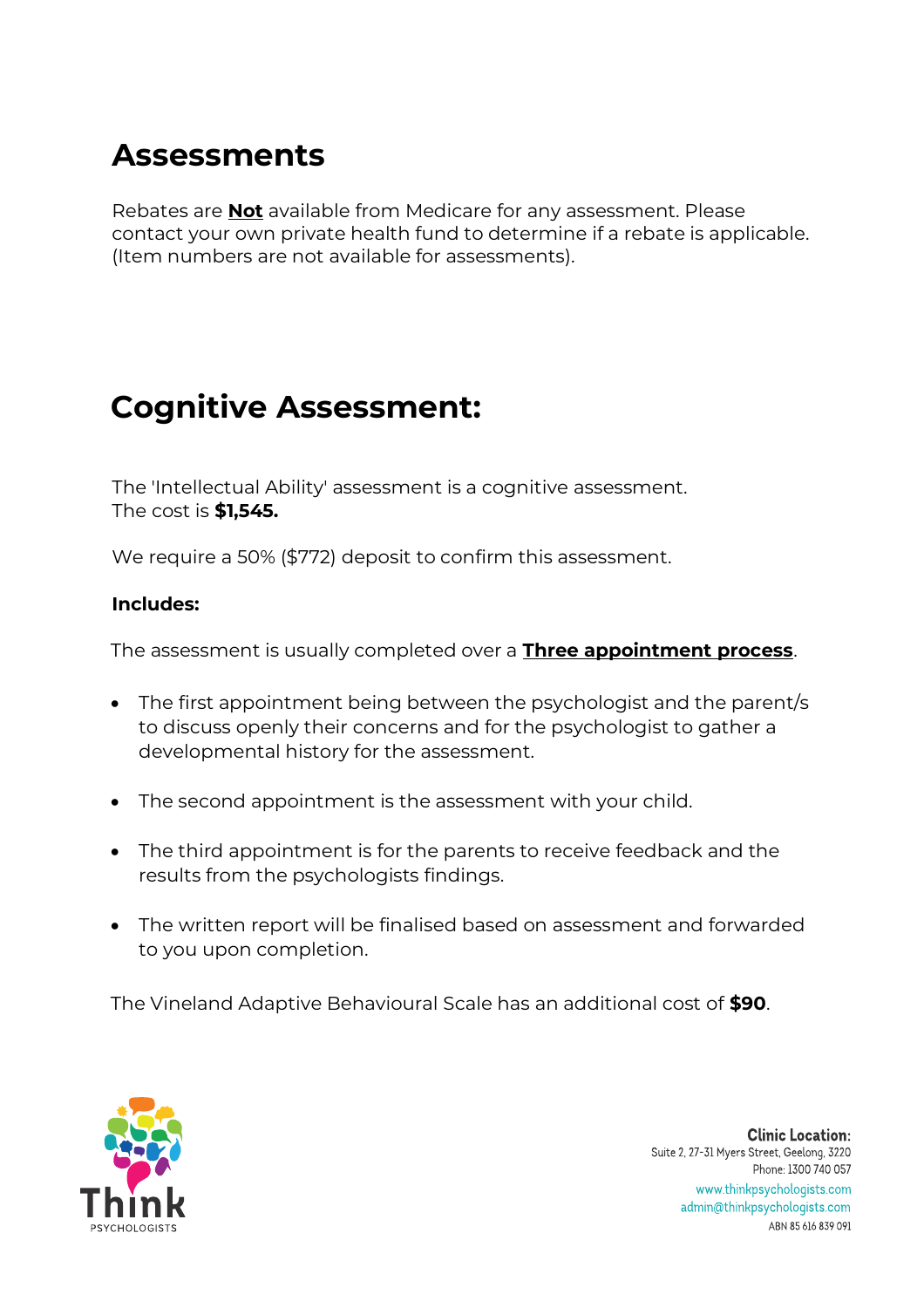# **ASD Assessment:**

### **The cost of this assessment is \$1,965**

Please note we require a 50% (\$982) deposit to confirm this assessment.

• A **valid referral is required from a paediatrician** for us to undertake this assessment.

We will forward an invoice to you should you decide to accept this appointment. The balance is required at the final appointment. A diagnostic report from the assessment will be finalised and sent to you within 4 weeks of the feedback appointment.

### **Includes:**

- The first appointment being between the psychologist and the parent/s to discuss openly their concerns and for the psychologist to gather a developmental history for the assessment.
- The second appointment is the assessment with your child.
- The third appointment incorporates the administration of the formal cognitive assessment. If you have had a cognitive assessment we will need you to bring that assessment to your first appointment so that we can review and incorporate the information within the entire assessment process. A pre-existing cognitive assessment must have been conducted within the last 2 years.
- The fourth appointment is for the parents to receive feedback and the results from the psychologist's findings.
- The written report will be finalised based on assessment and forwarded to you upon completion.

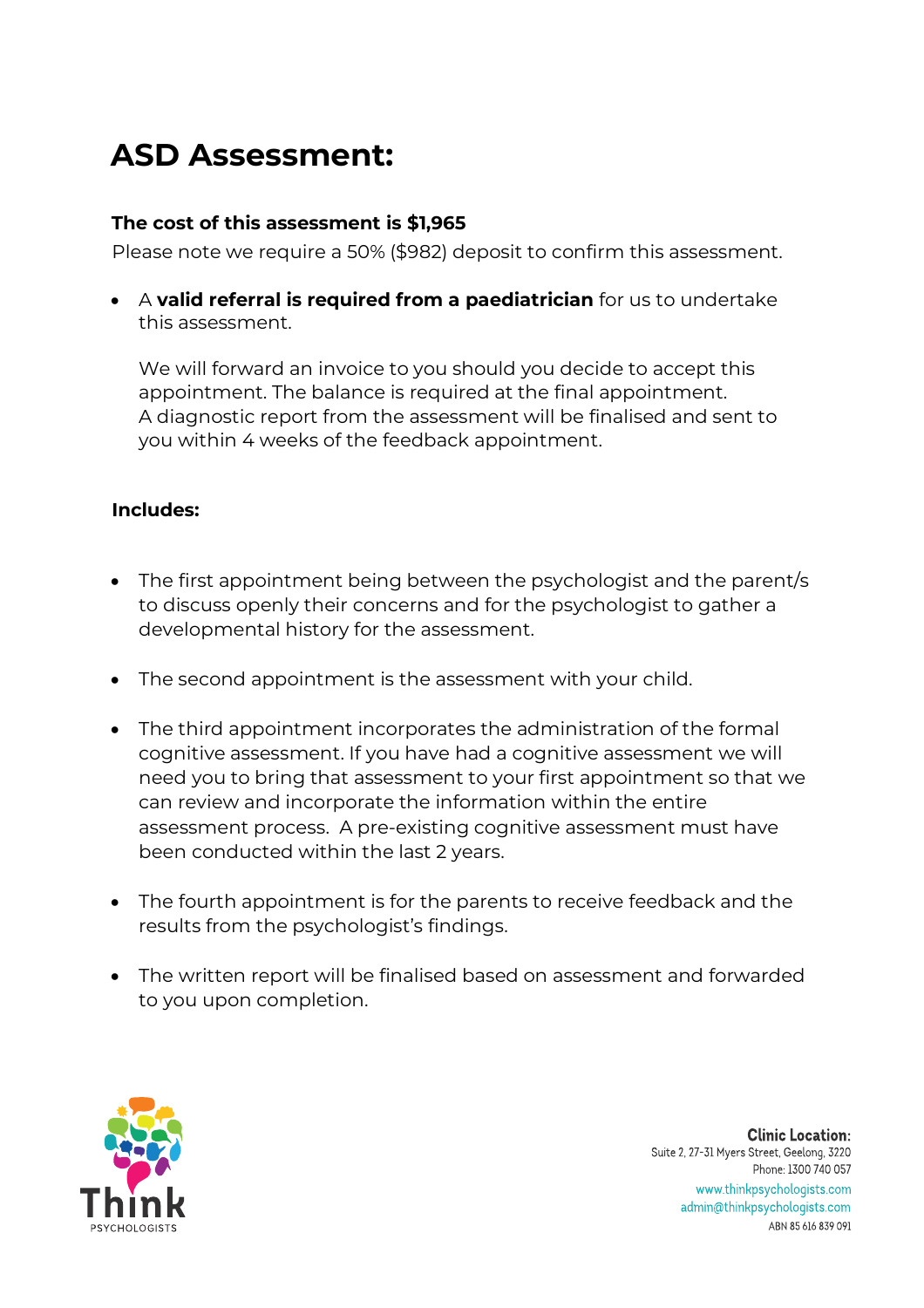# **Dyslexia Assessment:**

### **The cost of this assessment is \$1,965**.

Please note we require a 50% (\$982) deposit to confirm this assessment.

This is a comprehensive assessment that takes place over four sessions.

### **Includes**

- The first appointment being between the psychologist and the parent/s to discuss openly their concerns and for the psychologist to gather a developmental history for the assessment.
- The second and third appointments involve the assessment phase with the child.
- The fourth appointment is for the parent/s to receive feedback and the results from the psychologist's findings.
- The written report will be finalised based on assessment and forwarded to you upon completion.

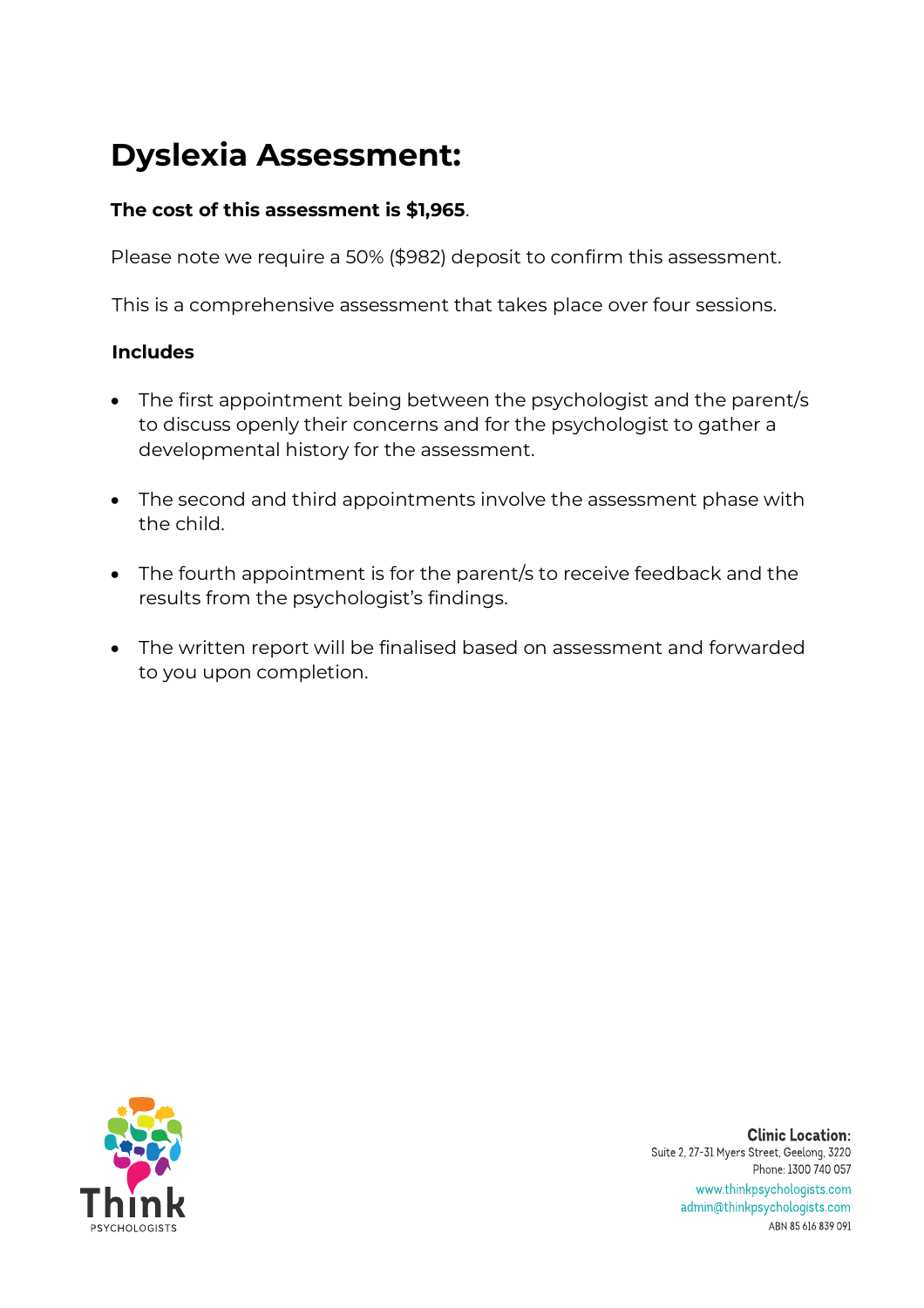# **Cogmed Program:**

### **The cost of this program is \$1,300.**

Please note we require a 50% (\$650) deposit to confirm commencement of this program.

### **Includes:**

- 5 Week Program
- Initial consultation for Cogmed which includes a brief working memory consultation discussion (no written report)
- Q & A regarding Cogmed and determining your child's suitability to the program is an additional \$210.
- If you would like a written report there is a fee of \$275.